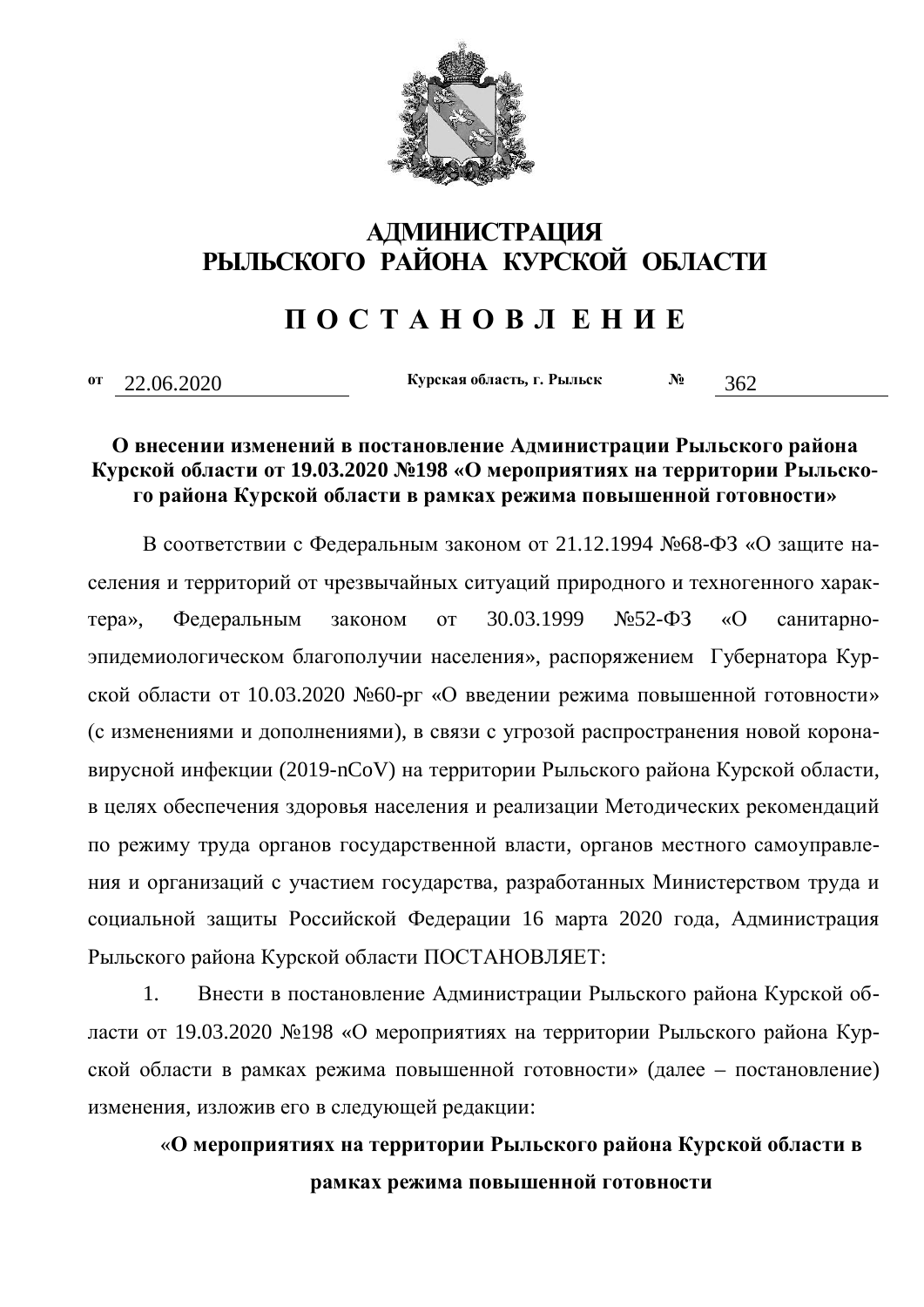В связи с угрозой распространения новой коронавирусной инфекции (2019nCoV) на территории Рыльского района Курской области, в соответствии с подпунктом «б» пункта 6 статьи 4<sup>1</sup> Федерального закона от 21.12.1994 №68-ФЗ «О защите населения и территорий от чрезвычайных ситуаций природного и техногенного характера», распоряжением Губернатора Курской области от 10.03.2020 №60-рг «О введении режима повышенной готовности» (с изменениями и дополнениями), в целях обеспечения здоровья населения Администрация Рыльского района Курской области ПОСТАНОВЛЯЕТ:

1. Создать оперативный штаб по предупреждению завоза и распространения на территории Рыльского района Курской области нового типа коронавируса и утвердить его прилагаемый состав.

2. Временно приостановить на территории Рыльского района Курской облас-TИ:

2.1. Деятельность ночных клубов (дискотек) и иных аналогичных объектов, кинотеатров (кинозалов), детских игровых комнат и детских развлекательных центров, иных развлекательных и досуговых заведений, букмекерских контор, тотализаторов и их пунктов приема ставок.

2.2. Оказание стоматологических услуг, за исключением заболеваний и состояний, требующих оказание стоматологической помощи в экстренной или неотложной форме.

2.3. Работу ресторанов, баров, кафе, столовых, буфетов, закусочных и иных предприятий общественного питания, за исключением обслуживания на вынос без посещения гражданами помещений таких предприятий, доставки заказов, а также сезонных (летних) кафе при стационарных предприятиях общественного питания по соблюдении методических рекомендаций Федеральной службы по надзору в сфере защиты прав потребителей и благополучия человека по организации работы предприятий общественного питания в условиях сохранения рисков распространения COVID-19.

Данное ограничение не распространяется на столовые, буфеты, кафе и иные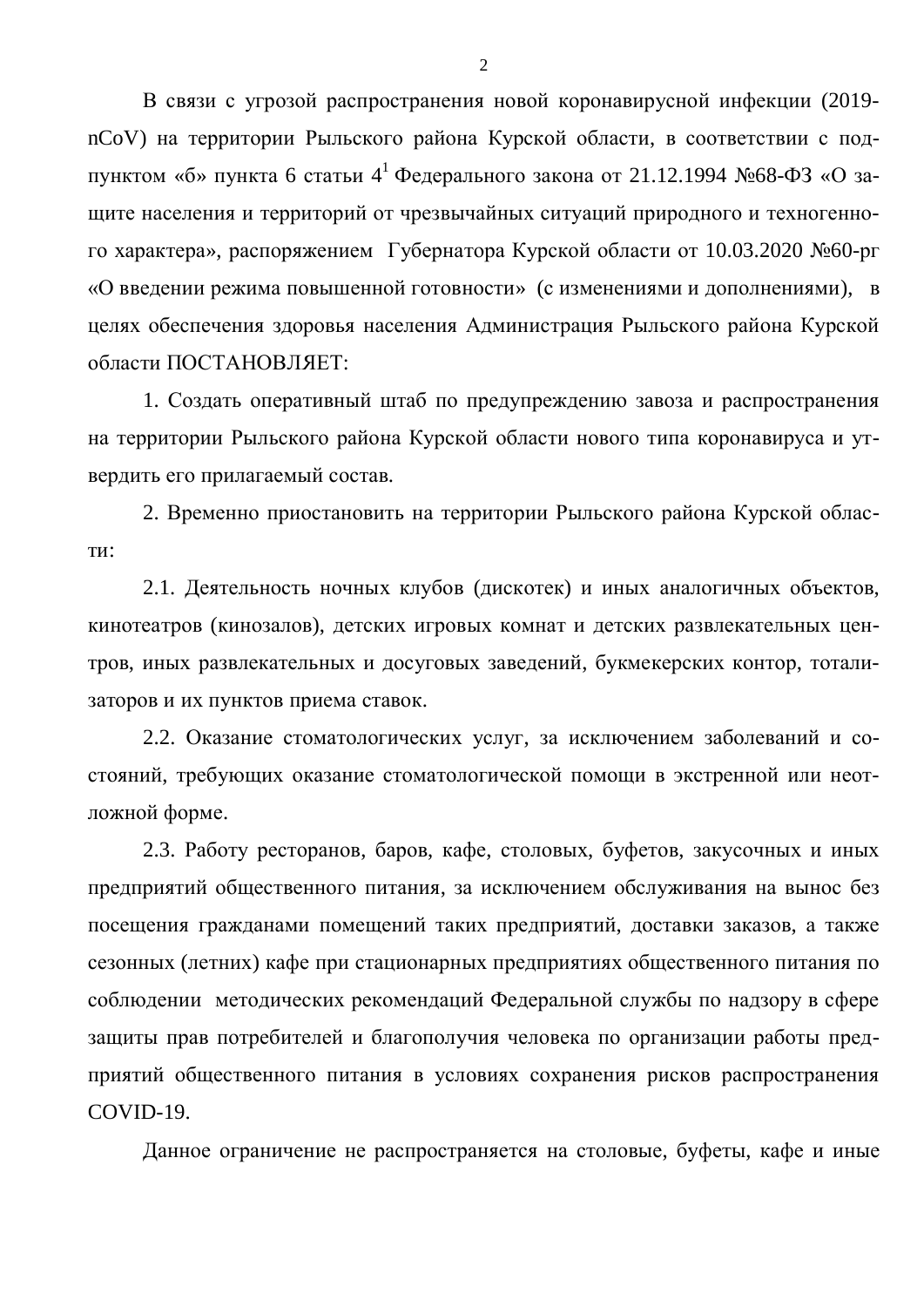предприятия питания, осуществляющие организацию питания для работников организаций.

2.4. Работу косметических салонов (кроме услуг, оказываемых по лицензии на медицинскую деятельность), СПА-салонов, массажных салонов, соляриев, бань, саун, фитнес-центров, бассейнов и иных объектов, в которых оказываются подобные услуги, предусматривающие очное присутствие гражданина.

3. Ввести запрет на курение кальянов в общественных местах.

4. Организациям и индивидуальным предпринимателям, осуществляющим перевозки общественным транспортом по муниципальным маршрутам регулярного сообщения, оперативно предоставлять на утверждение в управление по имуществу, земельным правоотношениям, строительству, ЖКХ, промышленности и архитектуре Администрации Рыльского района Курской области проекты расписаний движения общественного транспорта с учетом сложившегося пассажиропотока.

Управлению по имуществу, земельным правоотношениям, строительству, ЖКХ, промышленности и архитектуре Администрации Рыльского района Курской области осуществлять рассмотрение проектов расписаний движения общественного транспорта не позднее двух рабочих дней с даты их поступления от организаций и индивидуальных предпринимателей, осуществляющих перевозки общественным транспортом по муниципальным маршрутам регулярного сообщения.

Установить с 29 мая 2020 года по 5 июля 2020 года включительно особый порядок передвижения на территории Рыльского района Курской области транспортных средств по муниципальным маршрутам регулярного сообщения, предусматривающий обязательное использование во время перевозки пассажирами и водителями транспортных средств, осуществляющими перевозку пассажиров общественным автомобильным транспортом по муниципальным маршрутам регулярного сообщения, индивидуальных средств защиты органов дыхания.

Рекомендовать организациям и индивидуальным предпринимателям, осуществляющим перевозку пассажиров общественным автомобильным транспортом по муниципальным маршрутам регулярного сообщения обеспечить с 1 июня 2020 года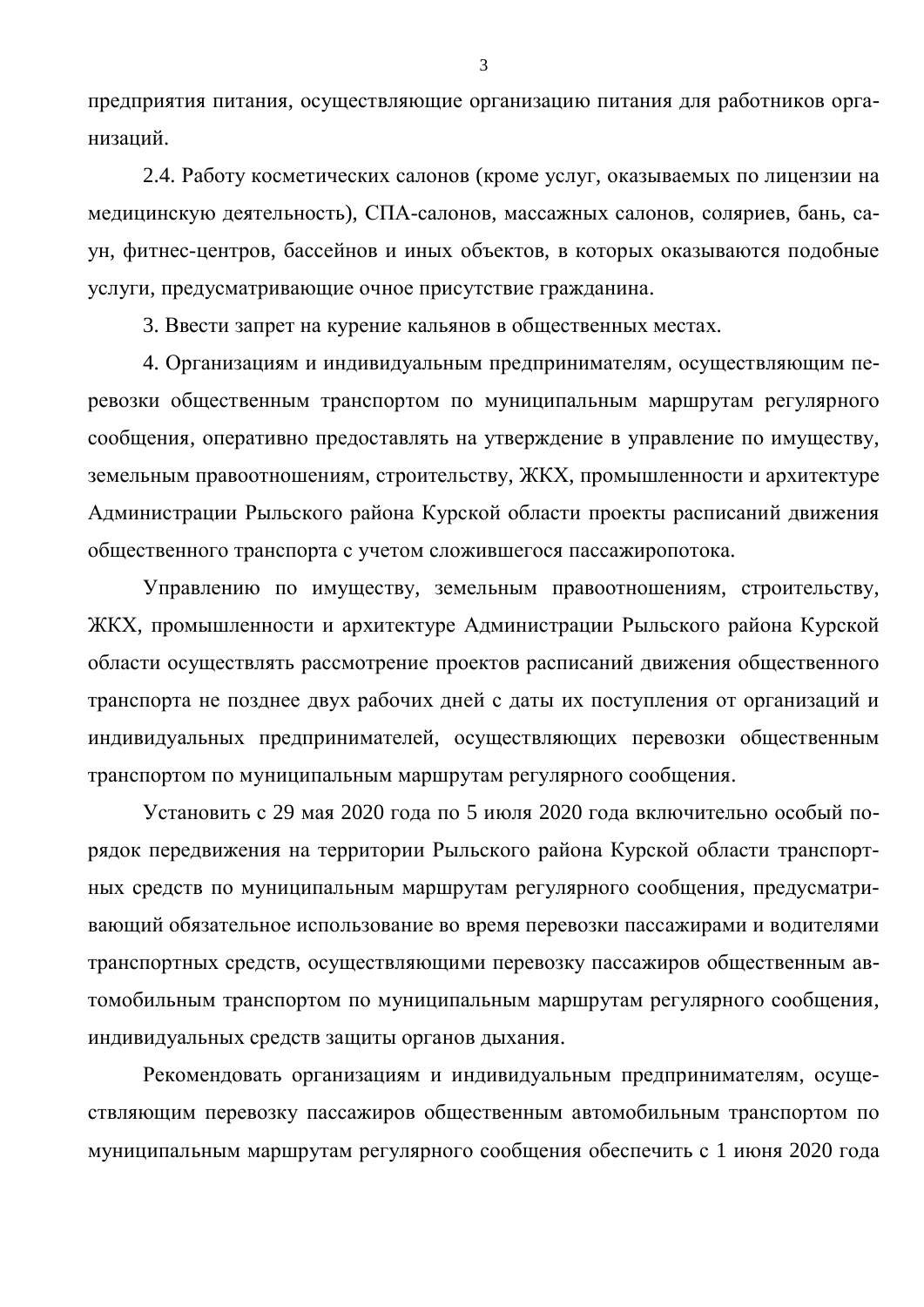возможность приобретения пассажирами (при необходимости) у водителей маршрутных транспортных средств индивидуальных средств защиты органов дыхания.

5. Лицам, прибывшим на территорию Рыльского района Курской области:

5.1. Сообщать о своем возвращении в Российскую Федерацию, месте, датах пребывания за рубежом, контактную информацию по телефонам горячей линии: +79207270689, +7(4712)324319.

5.2. При появлении первых респираторных симптомов незамедлительно обратиться за медицинской помощью на дому без посещения медицинских организаций.

5.3. Соблюдать постановления санитарных врачей о нахождении в режиме изоляции на дому.

5.4. Обеспечить самоизоляцию на дому на срок 14 дней со дня возвращения в Российскую Федерацию (не посещать работу, учебу, минимизировать посещение общественных мест).

6. Гражданам, совместно проживающим в период обеспечения изоляции с лицами, указанными в пункте 5 настоящего постановления, а также с лицами, в отношении которых приняты постановления санитарных врачей об изоляции, обеспечить самоизоляцию на дому на срок, указанный в подпункте 5.4 пункта 5 настоящего постановления, либо на срок, указанный в постановлениях санитарных врачей.

7. Рекомендовать главам поселений Рыльского района:

7.1. В связи с угрозой распространения новой коронавирусной инфекции отменить проведение массовых мероприятий спортивной, культурной, развлекательной и другой направленности, в том числе с международным участием, по 5 июля 2020 года включительно с возможностью дальнейшего продления.

7.2. При организации режима труда руководствоваться Методическими рекомендациями по режиму труда органов государственной власти, органов местного самоуправления и организаций с участием государства, разработанными Министерством труда и социальной защиты Российской Федерации.

8. Управлению по образованию Администрации Рыльского района Курской области (Н.Н.Сучкина) до окончания 2019/2020 учебного года: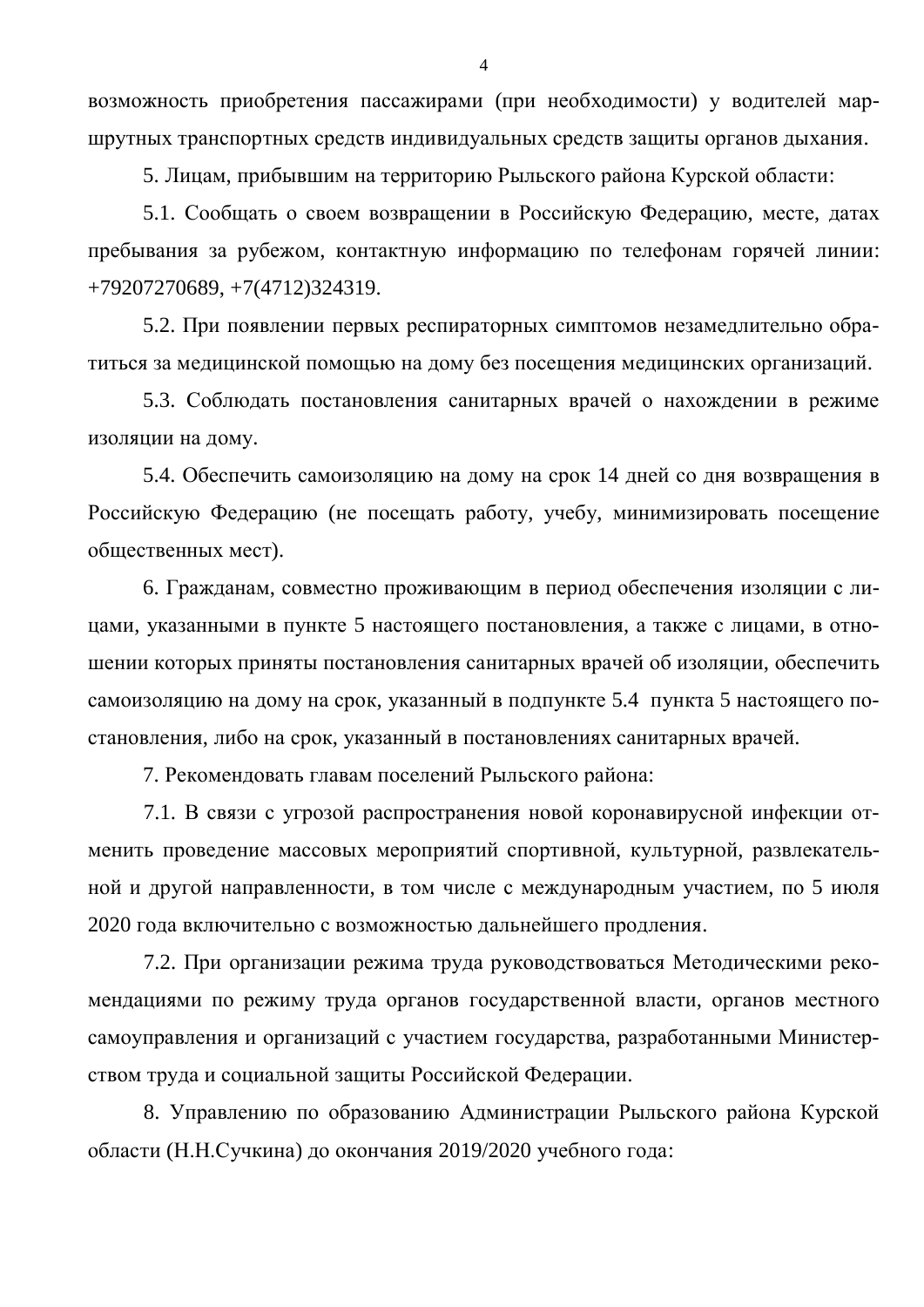8.1. Обеспечить реализацию образовательных программ с применением электронного обучения и дистанционных образовательных технологий.

8.2. Определить минимальную необходимую численность работников, обеспечивающих функционирование образовательных организаций Рыльского района Курской области.

8.3. Перевести максимально возможное количество работников на дистанционный режим работы.

8.4. Обеспечить в дошкольных образовательных организациях Рыльского района работу дежурных групп с соблюдением в них санитарного режима.

8.5. Обеспечить взимание родительской платы за присмотр и уход в дошкольных образовательных организациях с родителей (законных представителей) только за дни фактического посещения ребенком дошкольной образовательной организации.

8.6. В установленном порядке обеспечить мероприятия, направленные на создание условий для охвата питанием в виде выдачи продуктовых наборов или денежной компенсации для обучающихся льготной категории (детей с ограниченными возможностями здоровья, детей из малоимущих и многодетных семей) в период освоения образовательных программ с применением электронного обучения и дистанционных образовательных технологий.

9. Отделу молодежи, ФК и спорта Администрации Рыльского района Курской области (Н.А.Брехова) приостановить по 05 июля 2020 года включительно с возможностью дальнейшего продления:

9.1. Проведение на территории Рыльского района Курской области физкультурных мероприятий и спортивных мероприятий, включенных в Календарный план физкультурных мероприятий и спортивных мероприятий Рыльского района Курской области на 2020 год и План мероприятий, направленных на реализацию молодежной политики в Рыльском районе Курской области, на 2020 год, за исключением выполнения испытаний (тестов) Всероссийского физкультурно-спортивного комплекса «Готов к труду и обороне» (кроме испытаний (тестов) по плаванию) при условии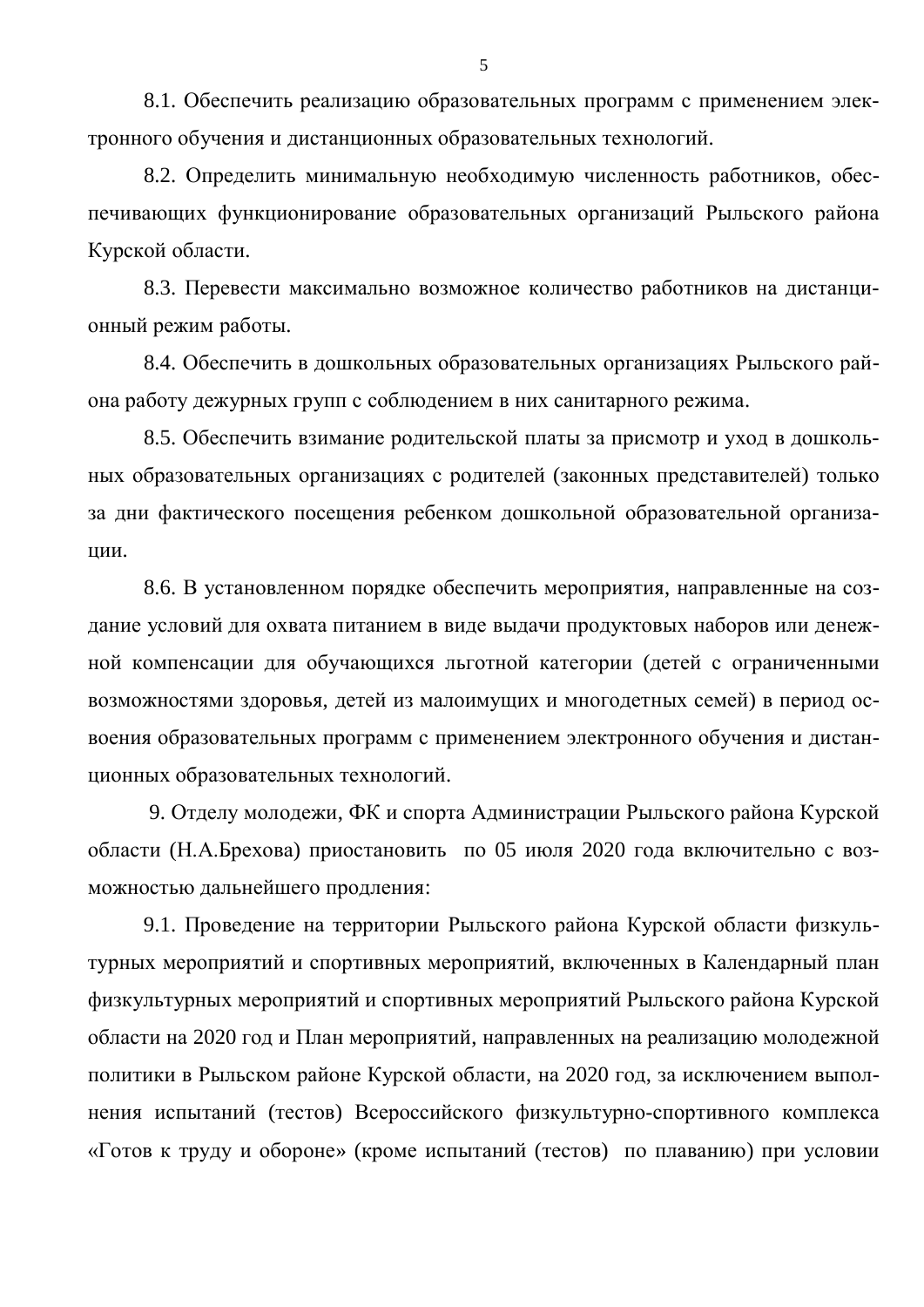организации выполнения испытаний (тестов) не более чем для 5 человек одновременно, с учетом методических рекомендаций Федеральной службы по надзору в сфере защиты прав потребителей и благополучия человека по организации работы предприятий общественного питания в условиях сохранения рисков распространения COVID-19.

9.2. Направление сборных команд Рыльского района Курской области для участия в физкультурных мероприятиях и спортивных мероприятиях различного уровня, за исключением направления для участия в спортивных мероприятиях в составе сборных команд Российской Федерации.

9.3. Деятельность объектов спорта всех форм собственности, за исключением открытых объектов спорта и спортивных сооружений, предназначенных для занятий физической культурой и спортом на улице, с учетом ограничений, установленных абзацем седьмым подпункта 12.4 пункта 12 настоящего постановления, а также выполнения испытаний (тестов) Всероссийского физкультурно-спортивного комплекса «Готов к труду и обороне» (кроме испытаний (тестов) по плаванию) при условии организации выполнения испытаний (тестов) не более чем для 5 человек одновременно, с учетом методических рекомендаций Федеральной службы по надзору в сфере защиты прав потребителей и благополучия человека по организации работы предприятий общественного питания в условиях сохранения рисков распространения COVID-19.

10. Рекомендовать гражданам с 28 марта 2020 года по 05 июля 2020 года включительно:

10.1. Воздержаться от посещения религиозных объектов, а также иных мест и объектов, специально предназначенных для богослужений, молитвенных и религиозных собраний, религиозного почитания (паломничества).

10.2. Использовать защитные гигиенические перчатки при посещении мест приобретения товаров, работ, услуг, реализация которых не ограничена в соответствии с распоряжением Губернатора Курской области от 10.03.2020 №60-рг «О введении режима повышенной готовности», а также при совершении поездок на общест-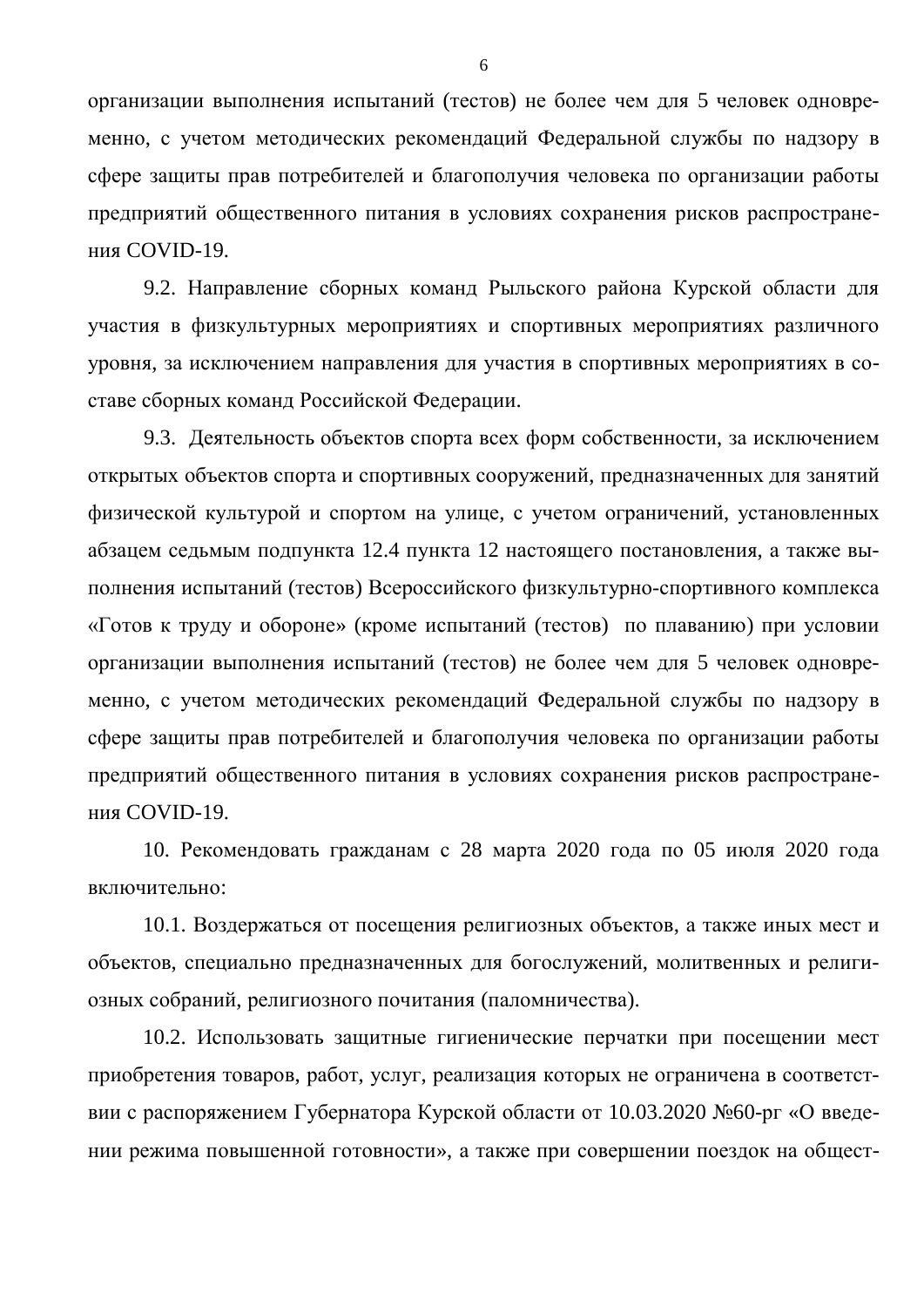венном транспорте, включая легковое такси.

11. Временно приостановить предоставление муниципальных услуг и государственных услуг в рамках реализации переданных государственных полномочий (дадее – услуги) в помещениях органов местного самоуправления Рыльского района Курской области и муниципальных учреждений Рыльского района Курской области, за исключением услуг, предоставление которых может осуществляться исключительно в указанных помещениях, при обеспечении предварительной записи граждан. При этом услуги, предоставление которых возможно в электронном виде, предоставляются исключительно в электронном виде.

12. Обязать:

12.1. Граждан соблюдать дистанцию до других граждан не менее 1,5 метра (социальное дистанцирование), в том числе в общественных местах и общественном транспорте, за исключением случаев оказания услуг по перевозке пассажиров и багажа легковым такси.

12.2. Граждан при посещении мест приобретения товаров, работ, услуг, реализация которых не ограничена в соответствии с распоряжением Губернатора Курской области от 10.03.2020 №60-рг «О введении режима повышенной готовности», а также при совершении поездок на общественном транспорте, включая легковое такси, использовать средства индивидуальной защиты органов дыхания (повязки, маски, респираторы).

12.3. Органы местного самоуправления Рыльского района Курской области, организации и индивидуальных предпринимателей, а также иных лиц, деятельность которых связана с совместным пребыванием граждан, обеспечить соблюдение гражданами (в том числе работниками) социального дистанцирования, в том числе путем установления специального режима допуска в здания, строения, сооружения (помещениях в них) и нахождения в них, на соответствующей территории (включая прилегающую территорию).

12.4. Граждан не покидать места проживания (пребывания), за исключением: случаев обращения за экстренной (неотложной) медицинской помощью и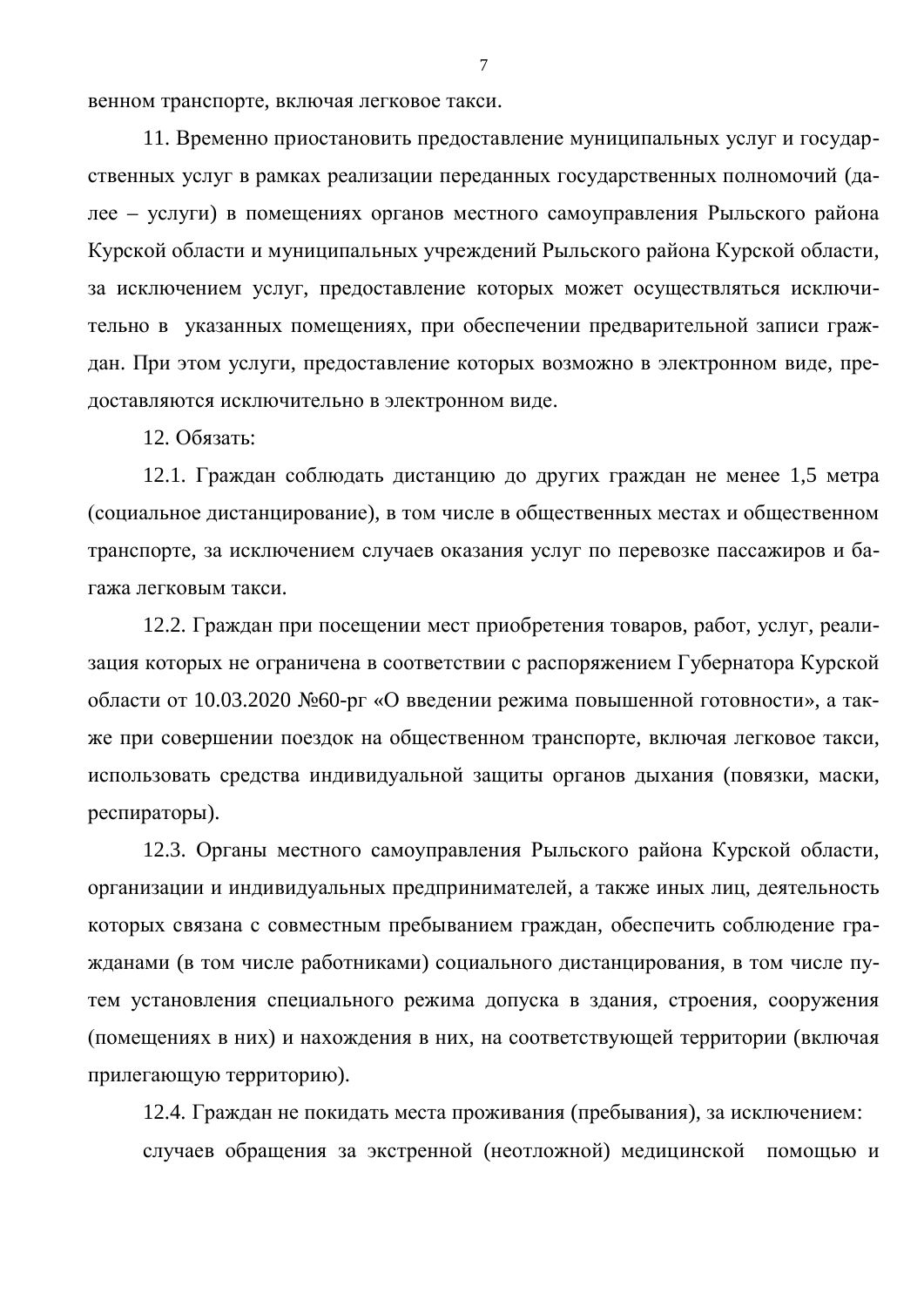случаев иной прямой угрозы жизни и здоровью;

случаев следования к месту (от места) осуществления деятельности (в том числе работы), которая не приостановлена в соответствии с распоряжением Губернатора Курской области от 10.03.2020 №60-рг «О введении режима повышенной готовности», осуществления деятельности, связанной с передвижением на территории Курской области, в случае, если такое передвижение непосредственно связано с осуществлением деятельности, которая не приостановлена (в том числе оказанием транспортных услуг и услуг доставки);

случаев следования к ближайшему месту приобретения товаров, работ, услуг, реализация которых не ограничена в соответствии с распоряжением Губернатора Курской области от 10.03.2020 №60-рг «О введении режима повышенной готовности», выноса отходов до ближайшего места накопления отходов, выгула домашних ЖИВОТНЫХ;

случаев следования к месту (от места) ведения личного подсобного хозяйства, огородничества, садоводства, строительства и (или) эксплуатации жилого дома, садового дома, а также нахождения на указанных земельных участках и объектах (при наличии документов, устанавливающих или удостоверяющих право гражданина или его близких родственников на предназначенные для этих целей земельный участок, здания, строения, сооружения);

случаев прогулок и индивидуальных занятий физической культурой и спортом на улице. Индивидуальные занятия физической культурой и спортом разрешаются, за исключением игровых и контактных видов спорта, с соблюдением дистанции от других физических лиц не менее 1,5 метров.

12.5. Ограничения, установленные подпунктом 12.4 настоящего пункта, не распространяются на случаи оказания медицинской помощи, деятельность правоохранительных органов, органов по делам гражданской обороны и чрезвычайным ситуациям и подведомственных им организаций, органов по надзору в сфере защиты прав потребителей и благополучия человека, органов местного самоуправления Рыльского района, организаций, осуществляющих подготовку граждан по военно-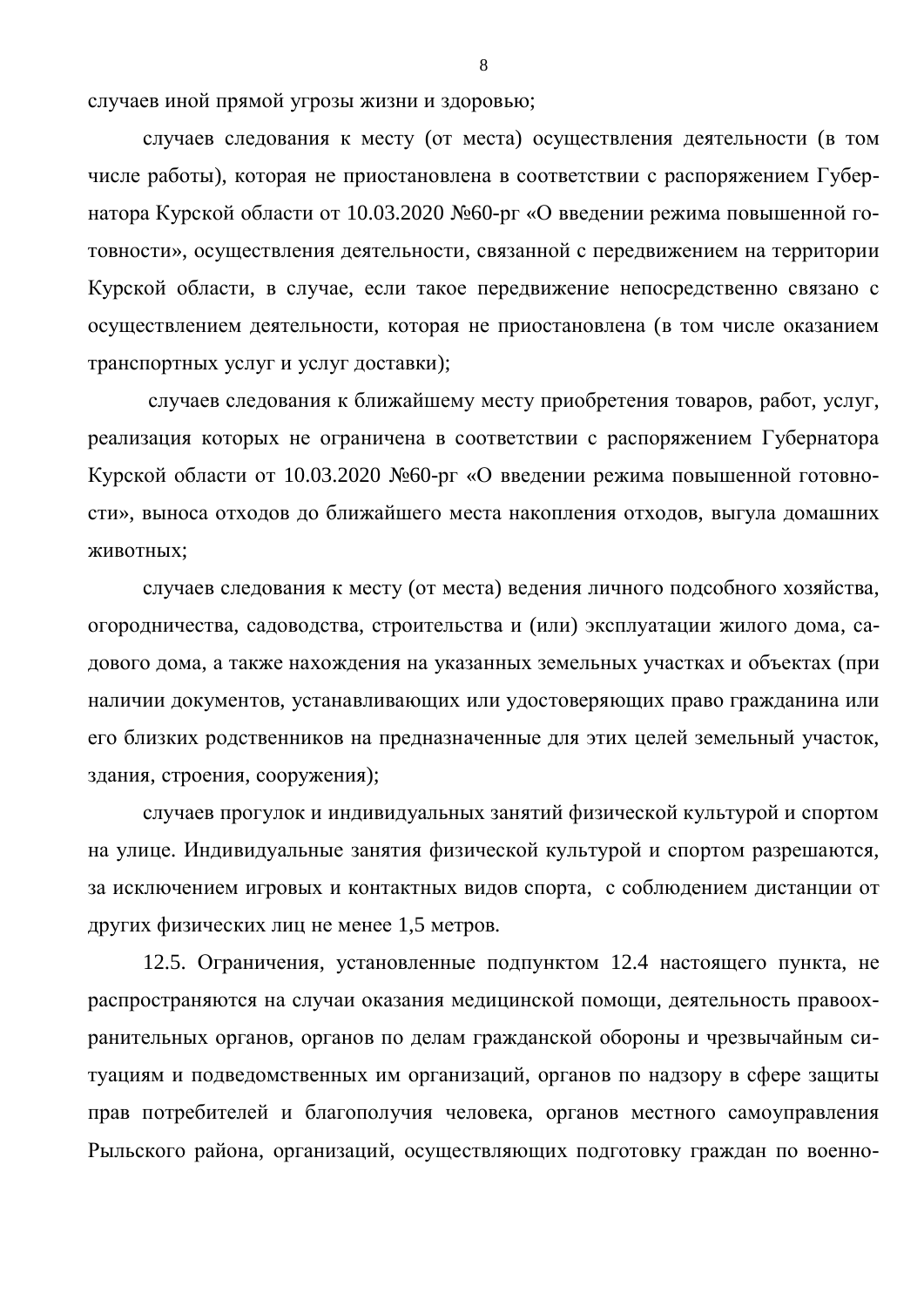учетным специальностям солдат, матросов, сержантов и старшин, иных органов в части действий, непосредственно направленных на защиту жизни, здоровья и иных прав и свобод граждан, в том числе противодействие преступности, охрану общественного порядка, собственности и обеспечения общественной безопасности.

13. Поручить руководителям структурных подразделений Администрации Рыльского района Курской области, имеющим статус юридического лица, муниципальных учреждений Рыльского района Курской области и рекомендовать руководителям иным организаций Рыльского района Курской области независимо от организационно-правовой формы провести дезинфекцию всех помещений административных зданий и общественных мест пребывания работников.

14. Заместителю Главы Администрации Рыльского района Курской области Ю.М. Князеву:

- организовать через средства массовой информации разъяснительную работу о мероприятиях на территории Рыльского района Курской области в рамках режима повышенной готовности среди населения Рыльского района Курской области;

- во взаимодействии с Территориальным отделом Управления Роспотребнадзора по Курской области в Льговском, Курчатовском, Конышевском, Рыльском, Глушковском, Кореневском районах (по согласованию) обеспечить контроль за соблюдением Требований к организации деятельности организаций и индивидуальных предпринимателей, при осуществлении которой не принято (отменено) решение о приостановлении посещения гражданами территорий, зданий, строений, сооружений (помещений в них), где осуществляется деятельность таких организаций и индивидуальных предпринимателей, утвержденных распоряжением Губернатора Курской области от 10.03.2020 №60-рг «О введении режима повышенной готовности» (приложение).

15. Контроль за исполнением настоящего постановления оставляю за собой.

16. Постановление вступает в силу со дня его подписания.».

2. Постановление вступает в силу с 22 июня 2020 года, за исключением подпункта 2.4 пункта 2, пункта 9 (в редакции настоящего постановления), которые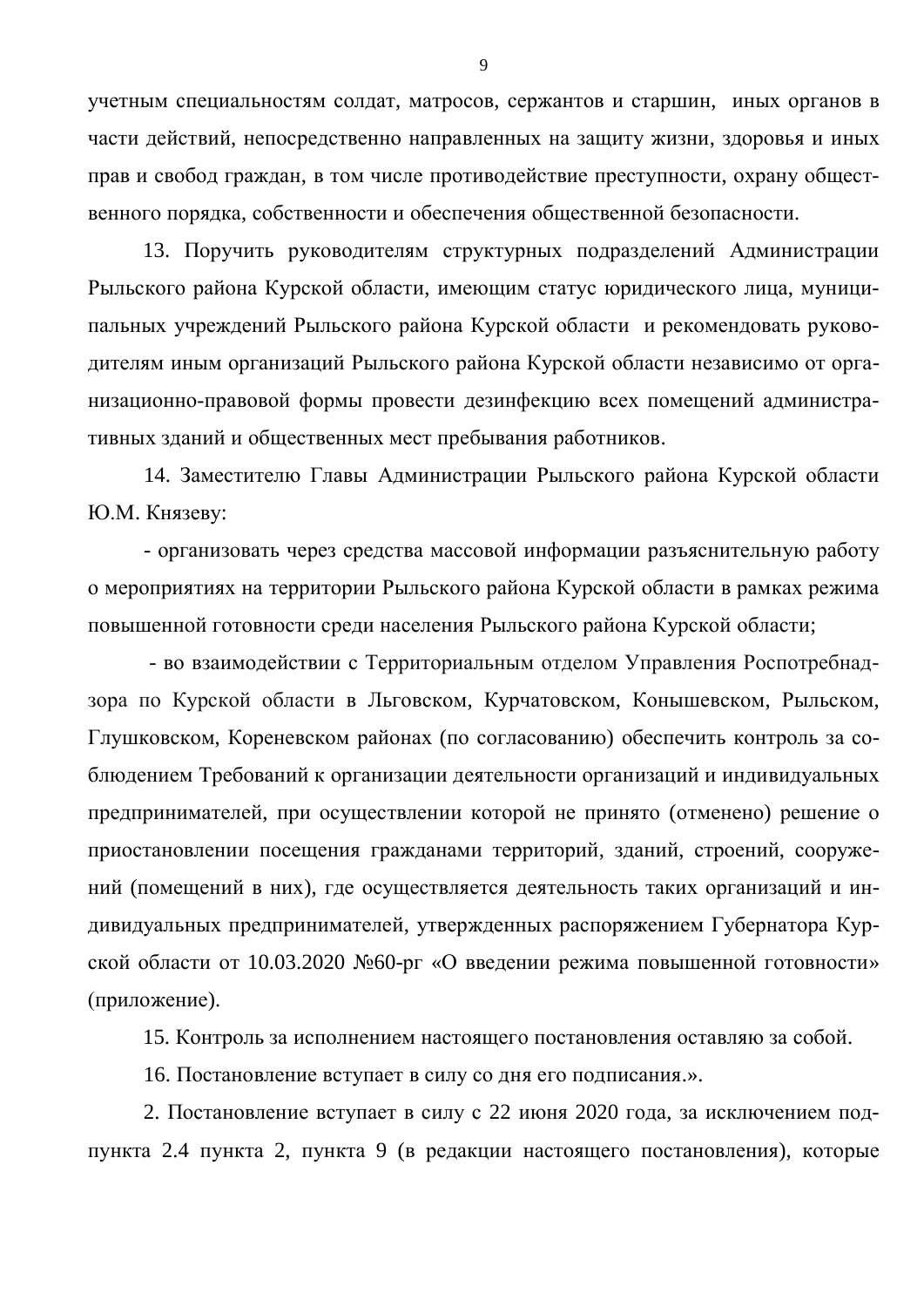вступают в силу с 26 июня 2020 года.

Глава Рыльского района Курской области и производит в совможно и производит в совможно для в А.В.Лисман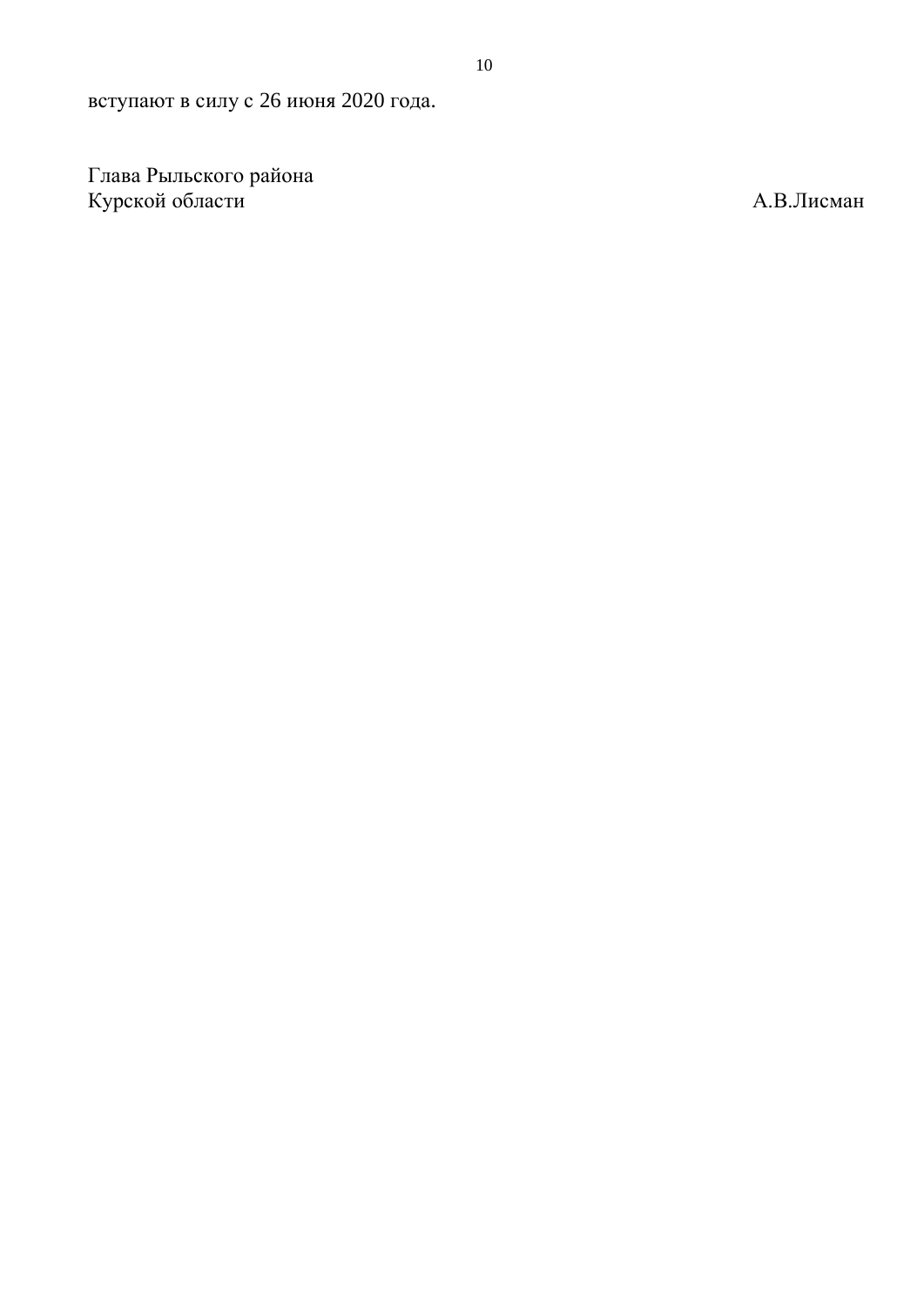УТВЕРЖДЕН постановлением Администрации Рыльского района Курской области or 19.03.2020 No198 (в редакции постановления Администрации Рыльского района Курской области  $\overline{0}$  22.06.2020  $\overline{N}$  362)

#### **COCTAB**

### **ыеративного штаба по предупреждению завоза и распространения на террито**рии Рыльского района Курской области нового типа коронавируса

| Лисман Андрей Владимирович      | Глава Рыльского района Курской области<br>(председатель штаба)                                                                                                                                                           |
|---------------------------------|--------------------------------------------------------------------------------------------------------------------------------------------------------------------------------------------------------------------------|
| Колоусов Павел Егорович         | первый заместитель Главы Администрации<br>Рыльского района Курской области (замести-<br>тель председателя штаба)                                                                                                         |
| Князев Юрий Михайлович          | заместитель Главы Администрации Рыльского<br>района Курской области (заместитель предсе-<br>дателя штаба)                                                                                                                |
| Чемодурова Ольга Владимировна   | заместитель Главы Администрации Рыльского<br>района Курской области                                                                                                                                                      |
| Лунева Снежанна Владимировна    | заместитель Главы Администрации Рыльского<br>района Курской области                                                                                                                                                      |
| Апенкин Михаил Владимирович     | начальник управления социального обеспече-<br>ния Администрации Рыльского района Кур-<br>ской области                                                                                                                    |
| Сучкина Наталья Николаевна      | начальник управления по образованию Адми-<br>нистрации Рыльского района Курской области                                                                                                                                  |
| Шилин Юрий Александрович        | начальник отдела ГО и ЧС Администрации<br>Рыльского района Курской области                                                                                                                                               |
| Касымова Марина Витальевна      | начальник отдела культуры Администрации<br>Рыльского района Курской области                                                                                                                                              |
| Жмарева Вера Николаевна         | старший специалист 1 разряда Территориаль-<br>ного отдела Управления Роспотребнадзора по<br>Курской области в Льговском, Курчатовском,<br>Коньшевском, Рыльском, Глушковском, Коре-<br>невском районах (по согласованию) |
| Коновалов Андрей Валерьевич     | главный врач ОБУЗ «Рыльская центральная<br>районная больница» (по согласованию)                                                                                                                                          |
| Воробьев Юрий Владимирович      | начальник МО МВД России «Рыльский» по<br>Курской области (по согласованию)                                                                                                                                               |
| Аксенов Владимир Анатольевич    | начальник отдела (пограничной комендатуры)<br>в г. Рыльске Пограничного управления ФСБ<br>России по Курской области (по согласованию)                                                                                    |
| Кириченко Владимир Валентинович | начальник Таможенного поста МАПП Крупец<br>(по согласованию)                                                                                                                                                             |